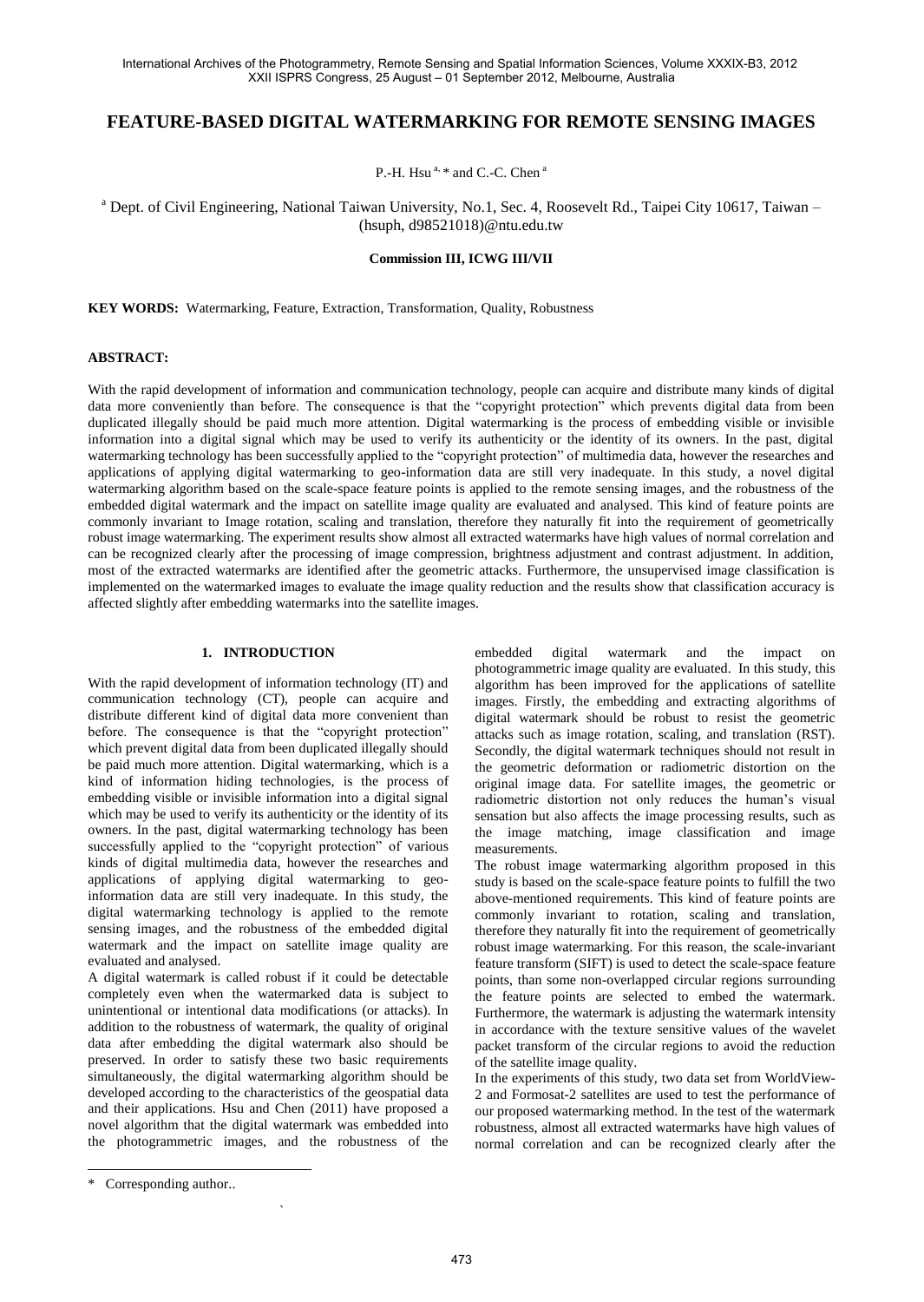processing of JPEG compression, brightness adjustment and contrast adjustment. However, it is not easy to identify the extracted watermark after the image smoothing. In addition, most of the extracted watermarks are identified after the geometric attacks such as the image rotation, scaling and translation (RST). Furthermore, the unsupervised image classification is implemented on the watermarked images to evaluate the image quality reduction. The results show that classification accuracy is affected slightly after embedding watermarks into the satellite images.

# **2. DIGITAL WATERMARKING FOR REMOTELY SENSING IMAGES**

Digital watermarking for satellite imagery is the process of embedding visible or invisible information into the digital imagery which may be used to verify its authenticity or the identity of its owners. The embedded information can be the trademark, script, image chip, or any kind of digital information generated from the original images. A review of related research, and major study issues of digital watermarking for satellite images are described briefly as follows:

# **2.1 Review of Related Researches**

Barni et al. (2002) have proposed a near-lossless watermarking algorithm using the discrete Fourier transform (DFT), discrete wavelet transform (DWT). The size of the watermark has been adjusted to test the intensity and robustness of watermark when an unsupervised classifier was performed on the satellite image. Ziegeler et al. (2003) have illustrated that the digital watermarking techniques developed for multimedia data cannot be directly applied to the satellite images due to the fact that the analytic integrity of the data, rather than perceptual quality, is of primary importance. Thus a DWT-based algorithm for the watermarking of remotely sensed images was proposed. The impact of watermarking by this algorithm on classification performance is evaluated. Kbaier and Belhadj (2006) also proposed a multispectral image watermarking algorithm based on DWT, the algorithm is robust to resist cropping and filtering attacks. Chen et al. (2010) have proposed a new watermarking algorithm based on block characteristics and discrete cosine transform, which reduces the impact of the watermarked satellite images. The proposed watermarking algorithm can resist image processing, such as added noise, cropping, filtering and compression , also can resist to geometric operate.

# **2.2 Major Study Issues of Digital Watermarking**

The study of digital watermarking for satellite images should focus on the flowing issues:

- 1. The embedding watermark should not affect the content of the original satellite images in order to preserve the validity on the follow-up processing, such as the image matching, image classification and image measurements.
- 2. Geometric correction is an important process to reduce the satellite image distortions and establish the relationship between the image coordinate system and the geographic coordinate system. However, changing the pixel coordinates and image size also reduces the robustness of the embedded watermark. How to resist the attack of geometric correction will be an important issue of watermarking for satellite images.

3. In general, the watermarking algorithm based on the spatial domain is to directly modify the pixel values. On the other hand, the watermarking algorithm based on the frequency domain embeds the watermark into the frequency coefficients. Therefore, it would be difficult to resist the attacks of the image orthorectification which consists of the mosaicking and color balancing.

In this study, a novel watermarking algorithm based on the scale-space feature points is proposed to solve the above problems. The scale-space feature points are commonly invariant to image rotation, scaling and translating, therefore they naturally fit into the requirement of geometrically robust image watermarking.

# **3. DIGITAL WATERMARKING ALGORITHM**

### **3.1 Image Synchronization for Watermark Embedding and Extraction**

The watermark is always embedded into the image according to a certain sequence of pixels. The only way to extract the watermark exactly is following the same pixel sequence. If the watermark embedded image suffers from the changes of rotation or scaling attack, the pixel sequence consequently changes and causes the failure of watermark extraction. To resolve this problem, the pixel sequence should be synchronized when embedding and extracting the watermark.

In this study, we use the SIFT algorithm to find some keypoints distributed on the satellite image. These keypoints have the property of invariant on image scaling, rotation and brightness adjustment. Then the circular area which uses the keypoint as the center of the circle is selected to embed the watermark. When extracting the watermark, the same circular areas surrounding the same keypoints should be found. This can be done by using the dominant gradient orientation and characteristic scale of the keypoints.

# **3.2 Selection of Watermark Embedding Area**

Using the SIFT algorithm, the keypoints and their characteristic scales  $\sigma$  can be found out in the image. The circular areas surrounding the keypoints which can be used to resist the rotation attacks are constituted by the characteristic scale of the keypoint:

$$
(x - x0)2 + (y - y0)2 = (S\sigma)2
$$
 (1)

where *S* is a parameter to adjust the radius of the circular area according to the characteristic scale of the keypoint. Figure 1(a) shows the circular areas selected by the characteristic scale and dominant gradient orientation of the keypoint (Tang and Hang, 2003). Since the circular areas of various keypoints are overlapped, 4 circular areas are selected to embed the watermark based on the demands on large characteristic scale and non-overlapping condition. In Figure 1(b) , the direction of blue line shows the dominant gradient orientation of the keypoint.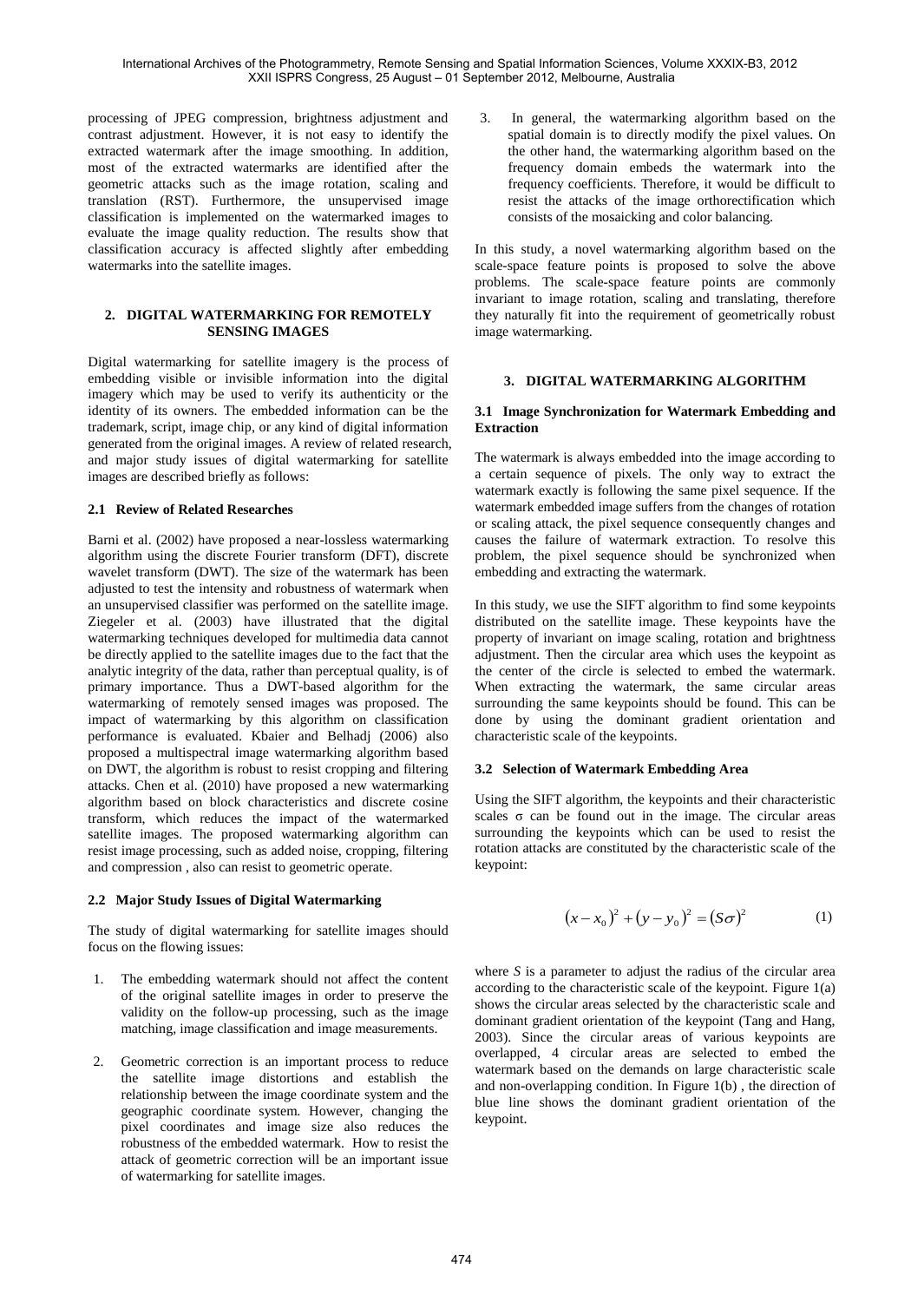International Archives of the Photogrammetry, Remote Sensing and Spatial Information Sciences, Volume XXXIX-B3, 2012 XXII ISPRS Congress, 25 August – 01 September 2012, Melbourne, Australia



Figure 1. Circular areas selected by characteristic scale and dominant gradient orientation of keypoints (a) Overlapping circular areas (b) Non-overlapping circular areas

### **3.3 Watermark embedding**

The steps of watermark embedding are described as follow:

1. Figure 2(a) shows the circular area selected by the feature point and figure 2(b) shows the result of the normalization according to the dominant gradient orientation. To avoid the damage on the feature points when embedding the watermark, a smaller circular area around the keypoint is removed which is shown in figure 2(c). Figure 2(d) shows the rectangular image after the circular image is reorganized.



Figure 2. Selection, normalization, and rectangularity of the circular area by feature points.

2. Performing a three-layer wavelet packet transform (WPT) on the rectangular image, 64 sub-bands of wavelet coefficients can be calculated. In addition to the sub-band of low-frequency, the texture sensitivities of the other 63 subbands are calculated using equation (2) and (3).

$$
T_n(i,j) = \sum_{p,q=-1}^{1} \left| w(i+p, j+q) - B \right| \tag{2}
$$

$$
B = \sum_{P,Q=-1}^{1} w(i+p, j+q)/9
$$
 (3)

where  $w(i, j)$  is the WPT coefficients on  $(i, j)$ , and B is the coefficients average adjacent to (*i*, *j*).

3. Set a threshold  $t_f$ , and using equation (4) to calculate the number of texture sensitivity  $N_n(T)$  within the  $n^{th}$  sub-band. Then the sub-band with maximum number of texture sensitivity will be selected to embed watermark.

$$
N_n(T) = \text{number}\{\mathbf{T}_n \ (\mathbf{i}, \mathbf{j}) > t_f\} \tag{4}
$$

4. According to the selected sub-band, using formula (5) to calculate the energy E,  $m \times n$  is the size of the sub-band.

$$
E = \sum_{i=1}^{m} \sum_{j=1}^{n} w^2(i, j)
$$
 (5)

5. Calculate the embedded intensity using equation (6), where  $d_f$  is an empiric value for intensity adjustment.

$$
a_n = \frac{N_n(T)}{E} d_f = \frac{\text{number}\{T_n(i,j) > t_f\}}{\sum_{i=1}^{m} \sum_{j=1}^{n} w^2(i,j)} d_f
$$
 (6)

6. Divide the selected sub-band into  $2 \times 2$  blocks  $\Box$  and using equation (7) and (8) to modify the upper left coefficient of each block to embed watermark.

if the value of embedding watermark is 1,  
\n
$$
w'(i, j) = max{w(i, j) i = 1, 2; j = 1, 2} + a_n
$$
\n(7)

 $w'(i, j) = min\{w(i, j) \mid i = 1, 2; j = 1, 2\} - a_n$ if the value of embedding watermark is 0, (8)

7. Perform the inverse wavelet packet transform on the coefficients after embedding the watermark, the circular image containing watermark is obtained. Then rotate the circular image inversely according to the dominant gradient orientation. Finally, fill the circular image back to the original satellite image then an image with watermark embedded around the local keypoints is obtained.

### **3.4 Watermark Extraction**

The steps of watermark extraction are illustrated as follow:

- 1. Make use of SIFT algorithm to get the feature points of satellite image containing watermark, gain the circular image based on the characteristic scale  $\sigma$  and dominant gradient orientation and then perform the image normalization, and remove annular image centered on the feature point, take it as the areas for watermark extraction and reorganize the annular image as the rectangular image.
- 2. Perform a three-layer wavelet packet transform on the rectangular image and obtain 64 sub-bands, select the subbands with maximum number of texture sensitivity.
- 3. Divide the selected sub-band into  $2 \times 2$  block, and using the formula (9) to calculate the value of T.

$$
T = \{ \max\{w(i, j) \mid i = 1, 2; j = 1, 2\} \}
$$
  
+ min{w(i, j) i = 1, 2; j = 1, 2}}/2 (9)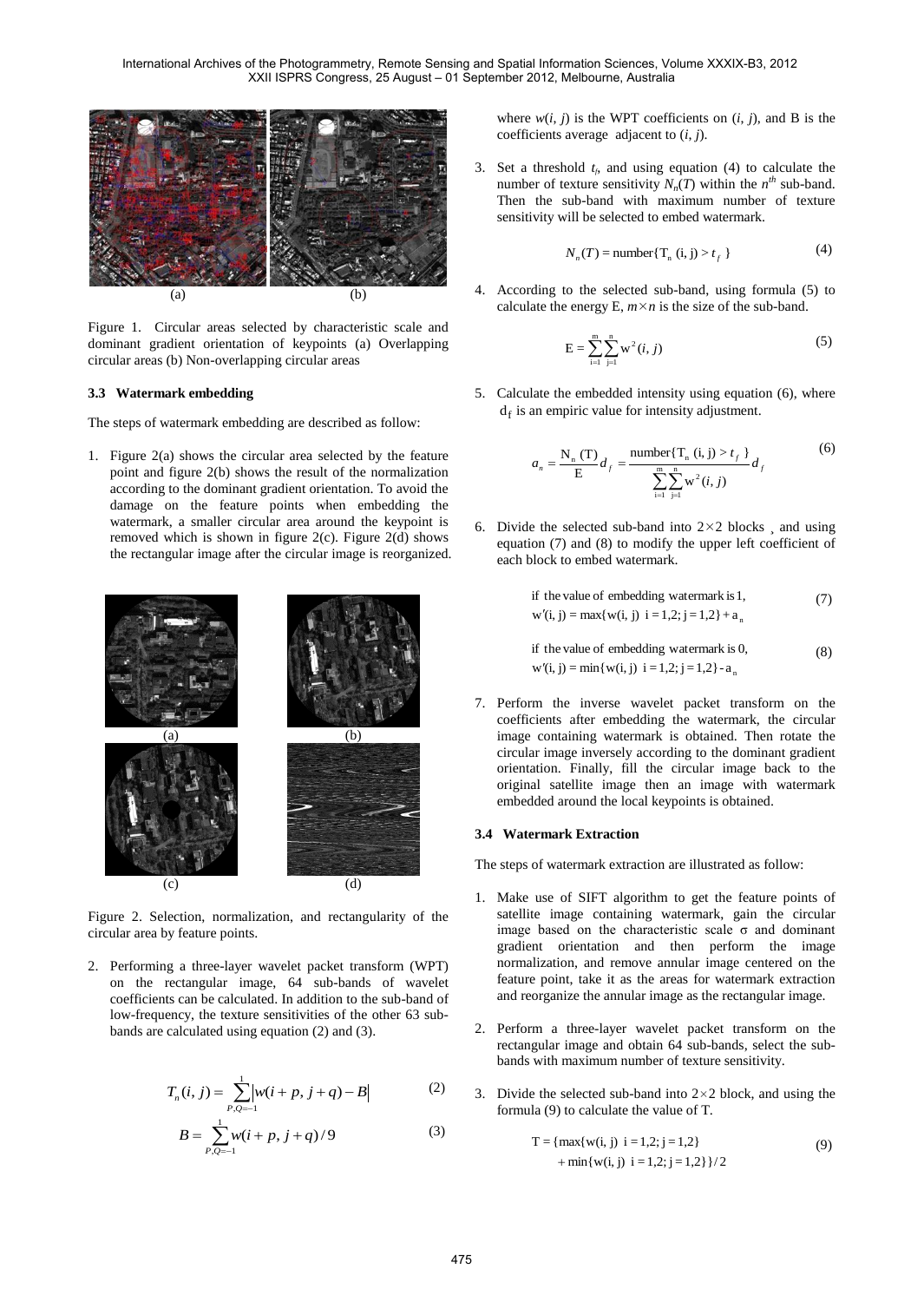Using the upper left coefficients of each block to extract the watermark information, when  $w'(i, j) \geq T$ , the value of embedding watermark is 1, when  $w'(i, j) \leq T$ , the value of embedding watermark is 0.

#### **3.5 Assessment Criteria of Watermark Algorithm**

#### **3.5.1 Quality Indicators of Watermarked Images**

In order to evaluate the impact of the watermark on the original satellite images, the mean square error (MSE) and the peak signal-to-noise ratio (PSNR) between the image embedded with watermark and the original image. If the mean square error is small or the peak signal-to-noise ratio is large, then we can determine that the similarity of the two images is high.

$$
MSE = \left(\frac{1}{m \times n}\right) \sum_{i=0}^{m-1} \sum_{j=0}^{n-1} (I_{ij} - I'_{ij})^2
$$
 (10)

$$
PSNR = 10\log_{10}\frac{255^2}{MSE}dB
$$
\n(11)

where  $I_{ij}$  and  $I'_{ij}$  represents respectively the pixel values of the original image and the image embedded with watermark.

### **3.5.2 Robustness Verification of Watermark**

In this study, the NC value in equation (12) is calculated to verify the robustness of the watermark. If the NC value (within 0~1) is large, then the extracted watermark has a low degree of distortion or high livability, which can be clearly identified by the human eyes.

$$
NC = \frac{\sum_{0}^{m-1} \sum_{i=0}^{m-1} W(i,j) \oplus W^{*}(i,j)}{m \times m}
$$
 (12)

where W and W\* are respectively the original watermark and the extracted watermark suffered from various attacks,  $\oplus$  is exclusive-or (XOR) operator.

### **4. EXPERIMENTS**

The test image in this experiment is a subset of WorldView-2 with the size of  $2000 \times 2000$ , which is shown in figure 3(a). The selected watermark content is the Chinese characters of "National Taiwan University" coordinated with individual document No., which is specified as "1001227", so as to act as the declaration of the ownership and distinguish different users. The contents of watermark are shown in figure  $4(a)$ , the size of watermark image is 40×40

#### **4.1 Quality and Robustness of Watermarked Images**

Figure 3(a) shows the original image and figure 3(b) shows the WorldView-2 image embedded with watermark. The PSNR value of image embedded with watermark is 47.59, and the average PSNR of the four watermarked areas is 40.7, which mean the distortion of image embedded with watermark is not evident. The size of the embedded watermark is 31×31. If the image embedded with watermark doesn't suffer from any attack. Figure 4(b) shows the extracted watermark with the NC value of 0.998.



 $(a)$  (b) Figure 3. (a) Contents of original image and (b) Watermarked image





Figure 4. (a) Original watermark and (b) Extracted watermark

Figure 5 shows the results of robust verification of watermark after the JPEG compression, smoothing, brightness adjustment, regulation, contrast, resizing, translation, rotation and cutting. It can be found from the extracted watermark in figure 5 that, the watermark algorithm proposed in this study can resist general JPEG compression, brightness adjustment, regulation and contrast, as well as various geometric attacks such as image resizing, translation, rotation and cutting, the extracted watermark can achieve very good recognizable.

| JPEG(1/7)<br>$NC = 0.934$                  | $3*3$ smoothing<br>$NC = 0.762$ | brightness<br>adjustment 20%<br>$NC = 0.993$ |
|--------------------------------------------|---------------------------------|----------------------------------------------|
| contrast adjustment<br>20%<br>$NC = 0.993$ | resizing by 2<br>$NC = 0.965$   | translation $(43,25)$<br>$NC = 0.965$        |
| rotation of<br>45 degrees<br>$NC = 0.951$  | cutting of 51%<br>$NC = 0.965$  | resizing by 75%<br>$NC = 0.721$              |

Figure 5. Resistance ability of No. 4 area after various image processing.

In order to verify the robustness of the watermark after the geometric correction, the RST and polynomial transformation are performed respectively on the test image using 6 ground control points. The results are shown in figure (6) and (7). Figure 7 (a) is the watermark extracted from the region of No. 2 using RST transformation. The NC value of the extracted watermark is 0.899 and can be identify with ease. However, the extracted watermark after polynomial transformation is unidentifiable and has a small NC value of 0.307.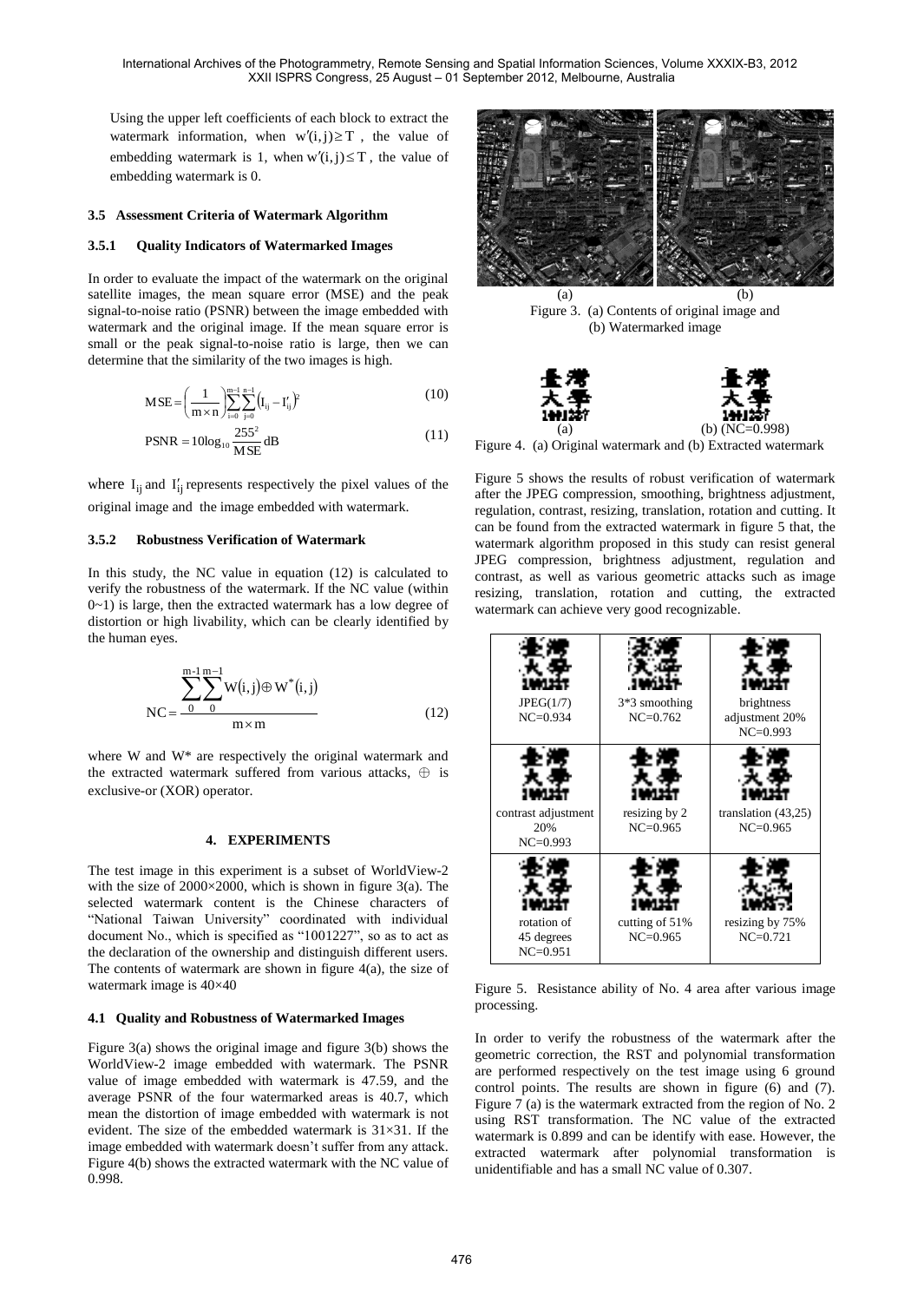International Archives of the Photogrammetry, Remote Sensing and Spatial Information Sciences, Volume XXXIX-B3, 2012 XXII ISPRS Congress, 25 August – 01 September 2012, Melbourne, Australia



Figure 6. Geometric correction of watermarked image : (a) Selected points on watermarked image, (b) Selected points on digital map



Figure 7. (a) NC(=0.899) of RST (b) NC(=0.307) of polynomial.

# **4.2 Analysis of Texture Sensitivity and Watermark Intensity**

Table 1 shows relationship between the number of texture sensitivity and PSNR and NC. One may notice that No. 2 has the maximum number of texture sensitivity. When embedding the watermark with the fixed intensity previously designed, the deformation of No. 2 is the largest (with smallest value of PSNR) comparing to the others, however the NC values for different attacks are the highest when extracting the watermark. On the other hand, No. 3 has the smallest number of texture sensitivity, the deformation is smaller when embedding the watermark with the same intensity previously designed. However, the small NC values also indicate the reduced robustness of watermark. According to this phenomenon, an adaptive satellite image watermarking algorithm based on the number of texture sensitivity has been proposed by adjusting the watermark intensity. The adjusted value of watermark embedding intensity is showing in Table 2, the deformation and robustness results of embedded watermark are shown in Table 3. The results show that satellite image distortion with a lower amount after embedding watermark, using the texture sensitive value to adjust intensity can get more robust and lower deformation results.

| No. of Circular Area                                    |         |                         |    |
|---------------------------------------------------------|---------|-------------------------|----|
| Number of Texture Sensitivity                           | 148 154 | - 33                    | 74 |
| <b>PSNR</b>                                             |         | 39.70 39.03 43.36 41.51 |    |
| NC of No Attack                                         |         | 0.994 0.998 0.975 0.998 |    |
| $NC$ of $3*3$ Smoothing                                 |         | 0.767 0.821 0.621 0.762 |    |
| NC of RST Geometric correction 0.798 0.899 0.6277 0.751 |         |                         |    |

Table 1. Deformation and robustness of various texture sensitive values after embedded watermark

| Number of Texture Sensitivity | $1 - 50$ | 51-100 | >100  |
|-------------------------------|----------|--------|-------|
| Watermark Embedding Intensity |          | 0.8    | (1.5) |

Table 2. Adjust the watermark embedding intensity according to the texture sensitive values

| No. of Circular Area                             |     |                                   |      |       |
|--------------------------------------------------|-----|-----------------------------------|------|-------|
| Number of Texture Sensitivity                    | 148 | - 154                             | - 33 | 74    |
| <b>PSNR</b>                                      |     | 41.15 40.58 41.75                 |      | 42.00 |
| NC of No Attack                                  |     | $[0.991 \quad 0.992 \quad 0.994]$ |      | 0.998 |
| NC of 3*3 Smoothing                              |     | 0.812 0.852 0.874                 |      | 0.854 |
| NC of RST Geometric correction 0.821 0.881 0.835 |     |                                   |      |       |

Table 3. Adjust the watermark embedding intensity according to the texture sensitive values of WorldView-2 image

#### **4.3 Influence on Image Classification**

Image classification is one of the most important applications of remote sensing. Because most of the image classification methods are based on the variation of the pixel values in each band, the change of the pixel value due to the watermark embedding may reduce the classification accuracy. In order to evaluate the influence of watermark on image classification, the k-means method which is a kind of unsupervised classifiers is performing on the original image and the watermarked image respectively. The classification results are shown in figure 7 and table 4. One may find the greatest difference of percentage is only 0.04%, which means that embedding watermark into satellite images has little effects on subsequent classification.

| No. of Circular Area         |         | $\mathcal{D}_{\mathcal{L}}$ |         |       |
|------------------------------|---------|-----------------------------|---------|-------|
| Number of Differences        | 1580    | -1779                       | 342     | 1151  |
| Original Image (%)           | 19.59   | 12.50                       | 13.08   | 13.81 |
| Watermark Image (%)          | 19.55   | 12.55                       | 13.07   | 13.78 |
| Difference of Percentage (%) | 0.04    | $-0.04$                     | 0.01    | 0.03  |
| Number                       | 5       | 6                           |         | 8     |
| Number of Differences        | $-1544$ | 982                         | $-1059$ | 327   |
| Original Image (%)           | 11.43   | 10.02                       | 5.88    | 13.70 |
| Watermark Image (%)          | 11.47   | 9.99                        | 5.90    | 13.69 |
| Difference of Percentage (%) | $-0.04$ | 0.02                        | -0.03   | 0.01  |

Table 4. Effect of watermarking on unsupervised image classification using WorldView-2 Image



Figure 7. Classification results of the original image and watermarked image